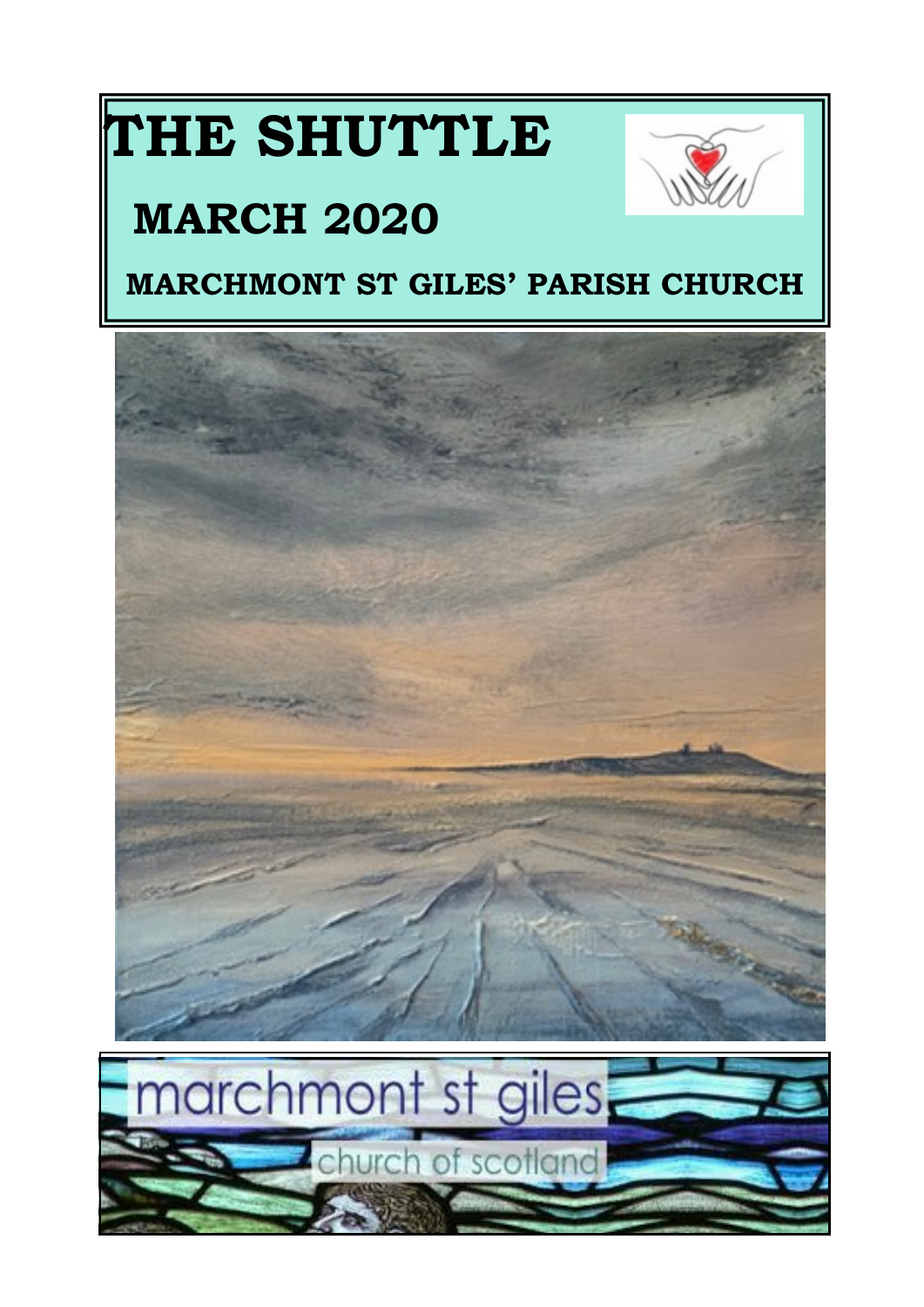# **Meeting Matters**

#### **Every Wednesday**

 12.30 Butterflies Plus - Lunch for the Over 60's **Every Thursday** 10.00 Prayers & Reflection South Transept 12.30 Bible Study

#### **Every Saturday**

10am - 12noon Morning Coffee

#### **March**

- 1 9.50 Junior Church<br>10.30 Morning Worsl
- Morning Worship
- 8 9.50 Junior Church
- 10.30 Morning Worship
- 15 9.50 Junior Church
- 10.30 Morning Worship
- 17 7.30 Guild CrossReach Joining up the Dots
- 22 9.50 Junior Church
- 10.30 Morning Worship
- 25 2.00 MSG Walking Group -<br>29 01.00 CLOCKS GO FORWAR
- CLOCKS GO FORWARD
	- 9.50 Junior Church
		- 10.30 Morning Worship -
- 27 10.00 MSG Cares
- 31 7.30 Guild George Anderson (Beech Grove Garden)

#### **April**

- 5 9.45 High-Lites
- 9.50 Junior Church
- 10.30 Morning Worship
- 6 7.30 Kirk Session<br>12 9.50 Junior Churc
- 12 9.50 Junior Church
	- 10.30 Morning Worship

#### 1a Kilgraston Road, Edinburgh, EH9 2DW Phone: 0131 447 4359 <www.marchmontstgiles.org.uk>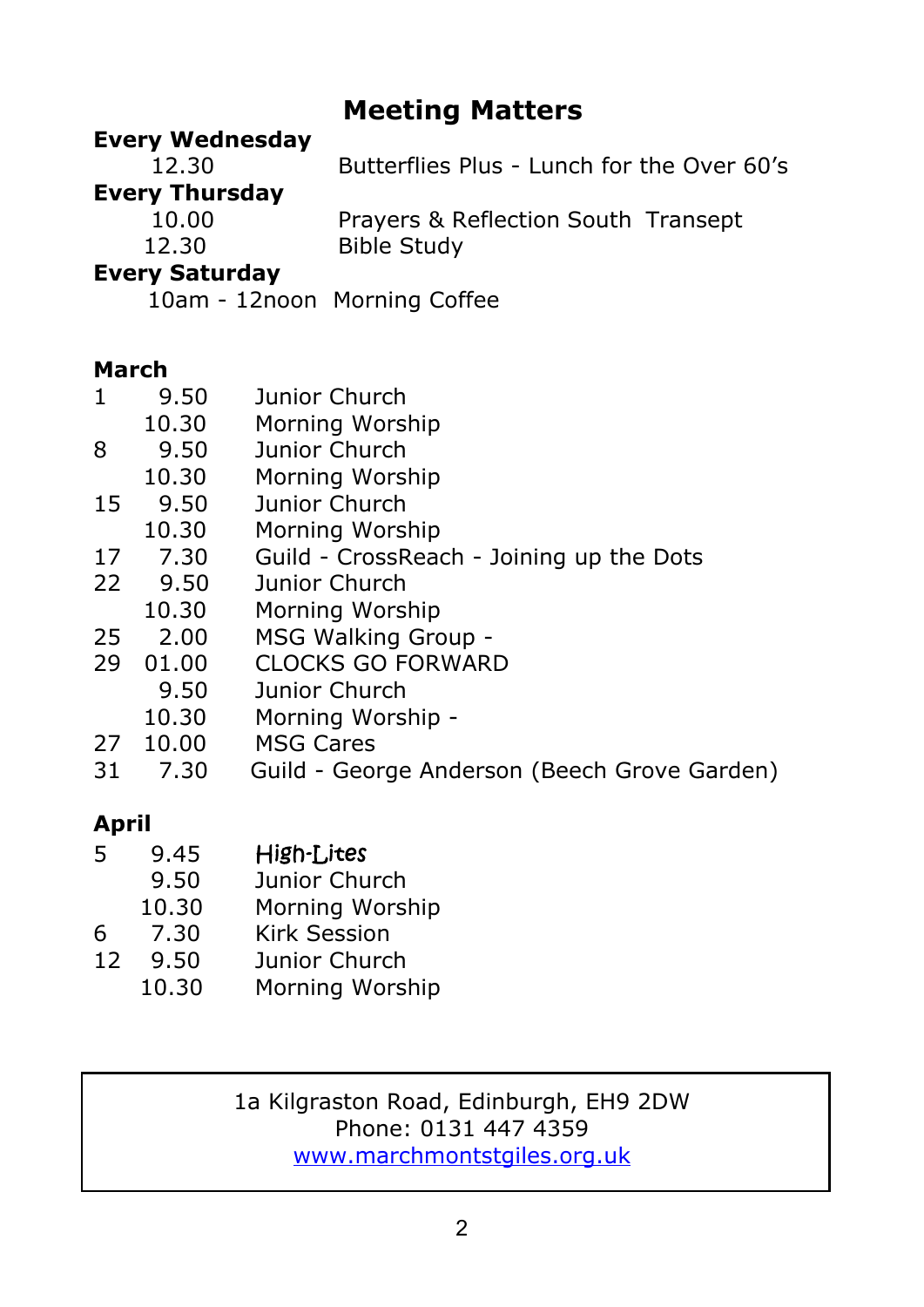# **Reflections**

Well, Lent is upon us and, so it also seems, is the possibility of the Coronavirus. Financial institutions are planning for staggered work practices, with workers spending time at home, working remotely. Above China, satellite images show previous pollution levels to be massively reduced as whole



areas are in lockdown. Travellers are separated in hotels and those who have returned from the North of Italy wait to see if symptoms appear.

What to do?

The Church of Scotland has issued advice and until we see what is happening, the Kirk Session has decided that during Communion on Easter Day there will only be individual cups and bread served. We will share the peace, but if you choose to shake hands please don't touch your face afterwards. Wash your hands with soap. On a normal Sunday I will offer you my hand to shake, but if for the next wee while, you'd prefer not to, then I won't be offended if you choose not to.

This may be overkill, but we want to respect sensible advice.

As we turn our face to Jerusalem and begin the pilgrimage towards the Cross and beyond into the garden of resurrection, we pray for those who are living with the challenge and pain of the virus. We grieve with those who grieve and rejoice with those who have recovered.

There is another aspect. We also remember the huge numbers of children who go to bed hungry this night and the shocking numbers of children who die each year for lack of food and basic health care. While we fear for our health, there are people dying for lack of bread.

Kate asked us on Sunday what we could take up this Lent to make this world a better place. Who can we smile at to help make them feel better? Who can we lift a burden from? What can we do to help?

This Lent, let us make a difference and be a difference in the world!

Karen K Campbell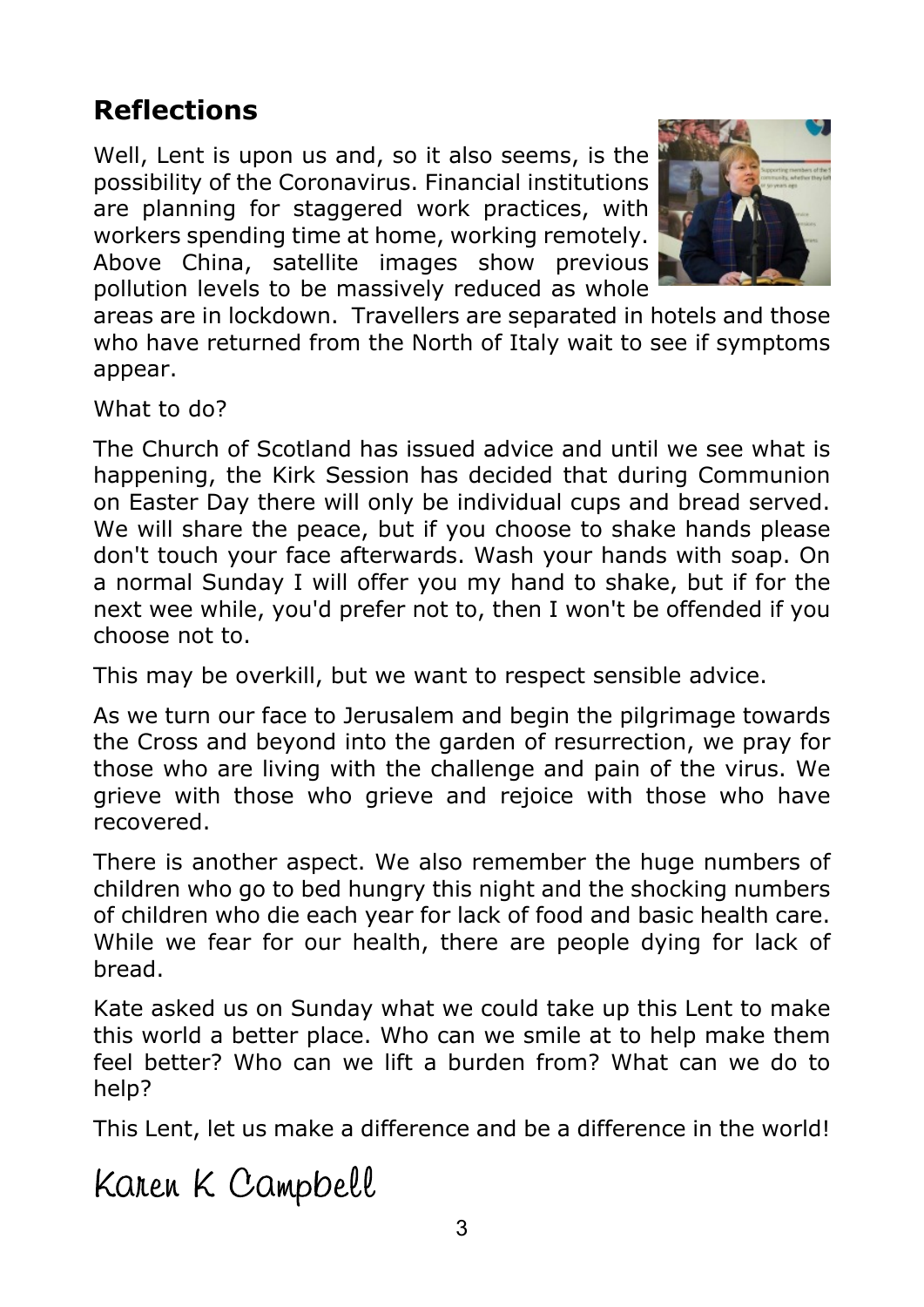#### Marchmont St Giles' On Social Media

Being on social media connects Marchmont St Giles' to people locally, nationally and worldwide. Every month in The Shuttle there will be a focus on some of our Facebook friends and people and organisations we follow on Twitter.



[@SeaSkyCraster](mailto:@SeaSkyCraster.) is a popular Tweeter who posts a photo diary each day of the sea and sky, taken from his window. He is Mick Oxley, [@mickox](mailto:@mickoxley.)[ley](mailto:@mickoxley.), an artist and gallery owner, who is based in the Northumbrian seaside village of Craster, a location that inspires much of his work.

His photos, taken from the same spot each day, are so vastly different from each other; it's amazing how much one scene can change from day-today. Choosing five photos to include here has been really hard, because they are all so individual and beautiful. So, it's well worth looking at Mick's Twitter page to see his daily postings.

Mick started his working life as a P.E. Teacher, but due to ill health that began in the 1990s, had to consider a change of track.

Mick told us, *"Painting provided me with the solace of healing that I needed - the space to come to terms with new realities. Instead of focusing on my illness I looked to creation and new possibilities."*

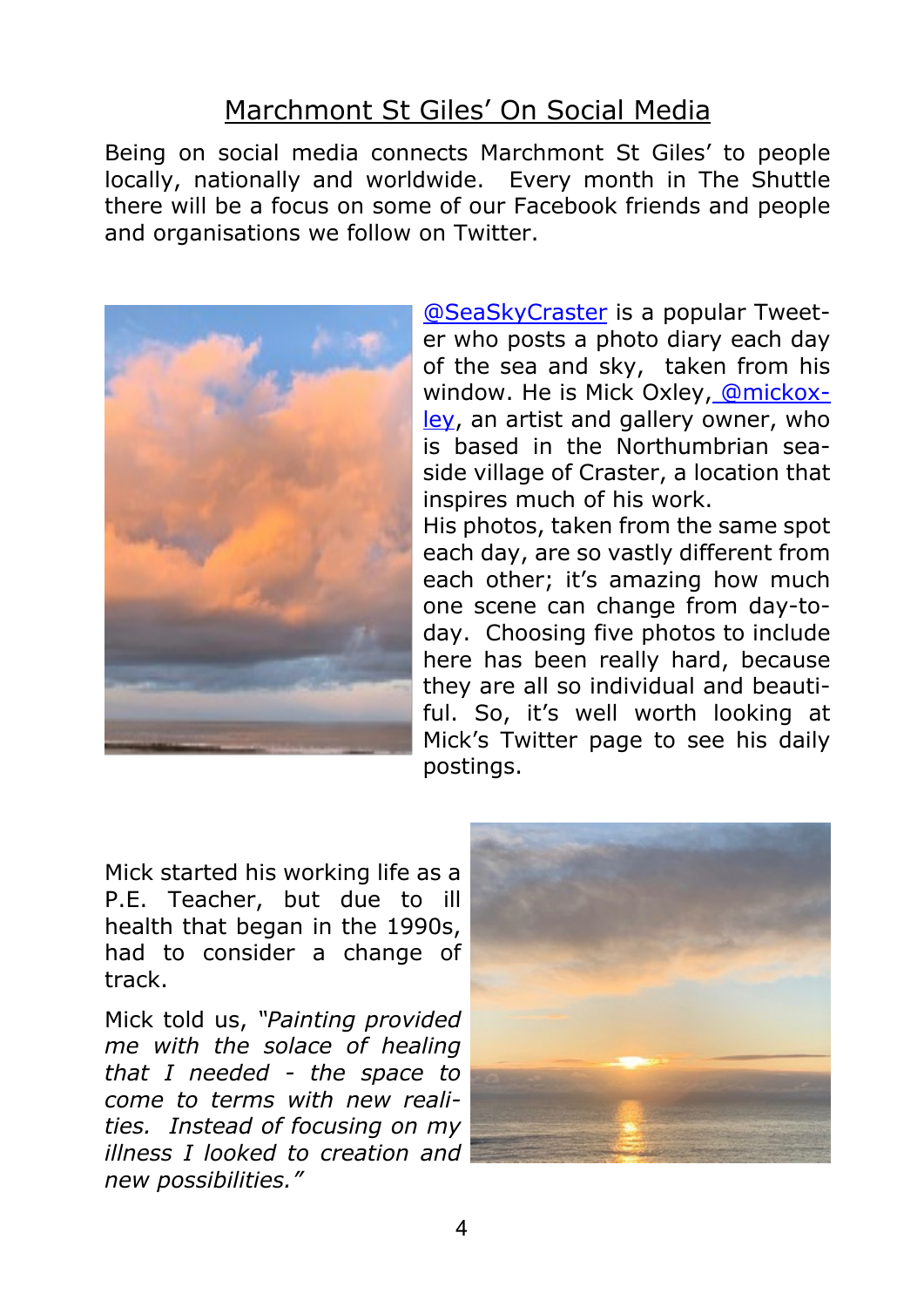We thank Mick for choosing one of his paintings - Elements: Sand Ripples, Dunstanburgh - for the front cover of this month's Shuttle. Here are more of his daily sea-sky photos showing the varied colours of nature:









Marchmont St Giles' Church befriended St. George's Church, Colegate, Norwich, [@SGeorgeColegate](mailto:@Sgeorgecolegate.) in a Twitter New Year party in 2018 hosted by the online church [@DisabilityJ](mailto:@DisabilityJ.). The party linked people around the world, on-line, to see in the New Year together with fellowship and a lot of fun, particularly important for people who couldn't, through ill-health or disability, get out and socialise in person. It is what

@DisabilityJ do best! They will feature more fully next month. This month we feature our friends at St George's Church, an Anglican, medieval church with a Georgian interior, whose organ dates back to 1802. The peal of six bells in the church tower is rung after the service on most Sundays. The church stands at a busy crossroads in Norwich and, like Marchmont St Giles', is at the heart of their community.

# **Find us on Social Media**

- Marchmont St Giles' Parish Church
- @Marchmont\_St\_G



Marchmontstgiles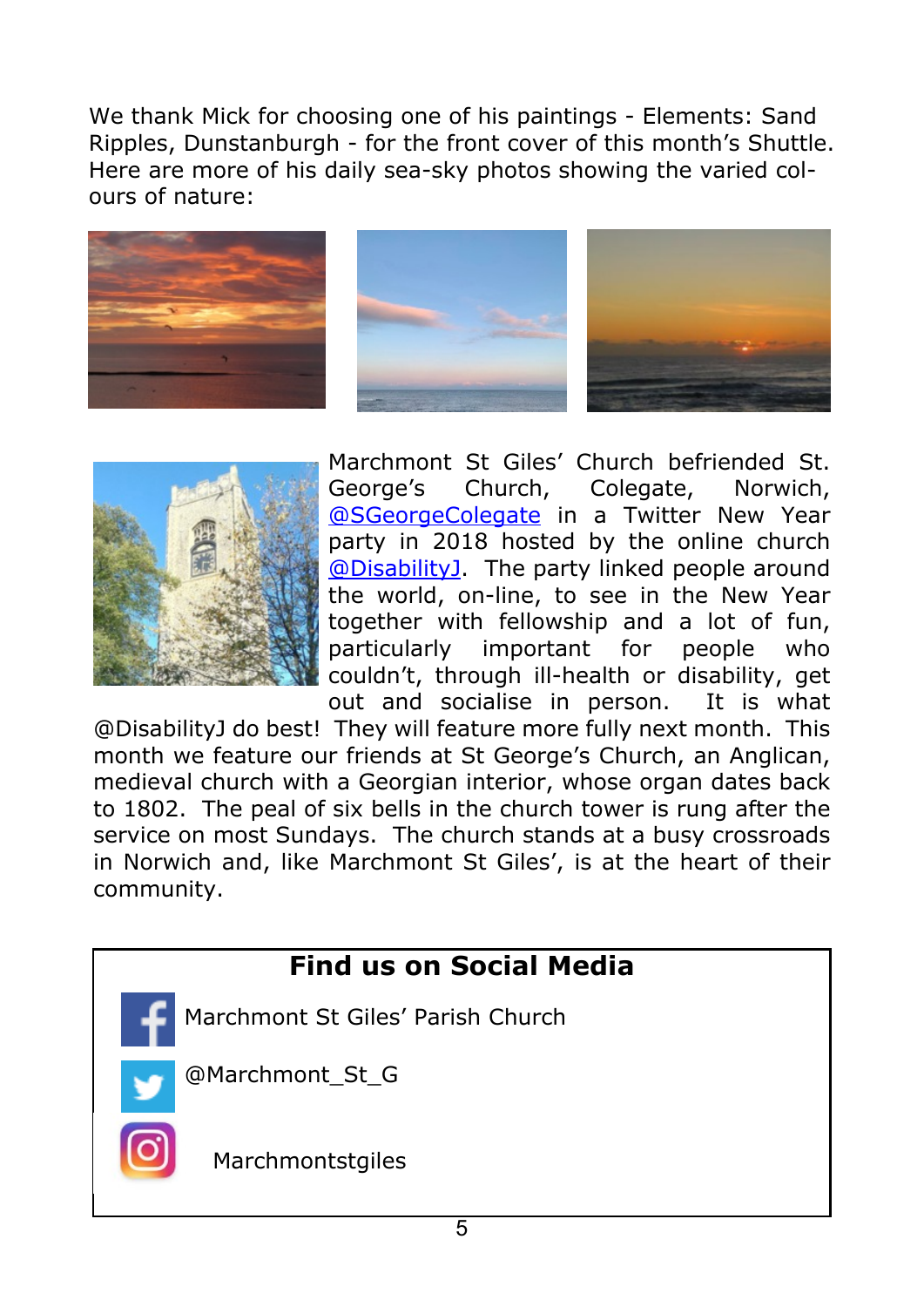# **News From The Guild**



On Tuesday 11th February, after a quick syllabus shuffle, Ian Wattie stepped in to give us his illustrated talk on Nepal a few months early. We had tantalising glimpses of Mount Everest - a very long way away, and a very long way up! - and interesting pictures of the varying villages, with homes that might be of corrugated iron or stones slabs depending on altitude.

March presents a Botanical sandwich, with Heather McHaffie telling us about one of the Botanic's projects at the beginning of the month (March 3rd), and George Anderson of Beechgrove Garden fame at the end (March 31st). All welcome, remember!

In between, on March 17th, we will have a Guild speaker to give us the details of the second Project which we plan to support this year, the Crossreach project called Join up the Dots, which aims to tackle social isolation and loneliness.

NEW DATE - Please note that Kevin Gray's postponed talk about Homes for Heroes will take place on the same day as the AGM, Tuesday 14th April.

**Eileen**

# **Defibrillators**

Edinburgh Presbytery are undertaking a survey called the Public Access Defibrillator Project. It is planned that every church will



have a defibrillator.

Marchmont St Giles already has one inside the church centre but other churches in the Presbytery will have one placed outside. The plan is that in case of emergency - at any time day or night - the emergency services can direct an individual to access a nearby defibrillator, which they do by keying in a key code on the panel.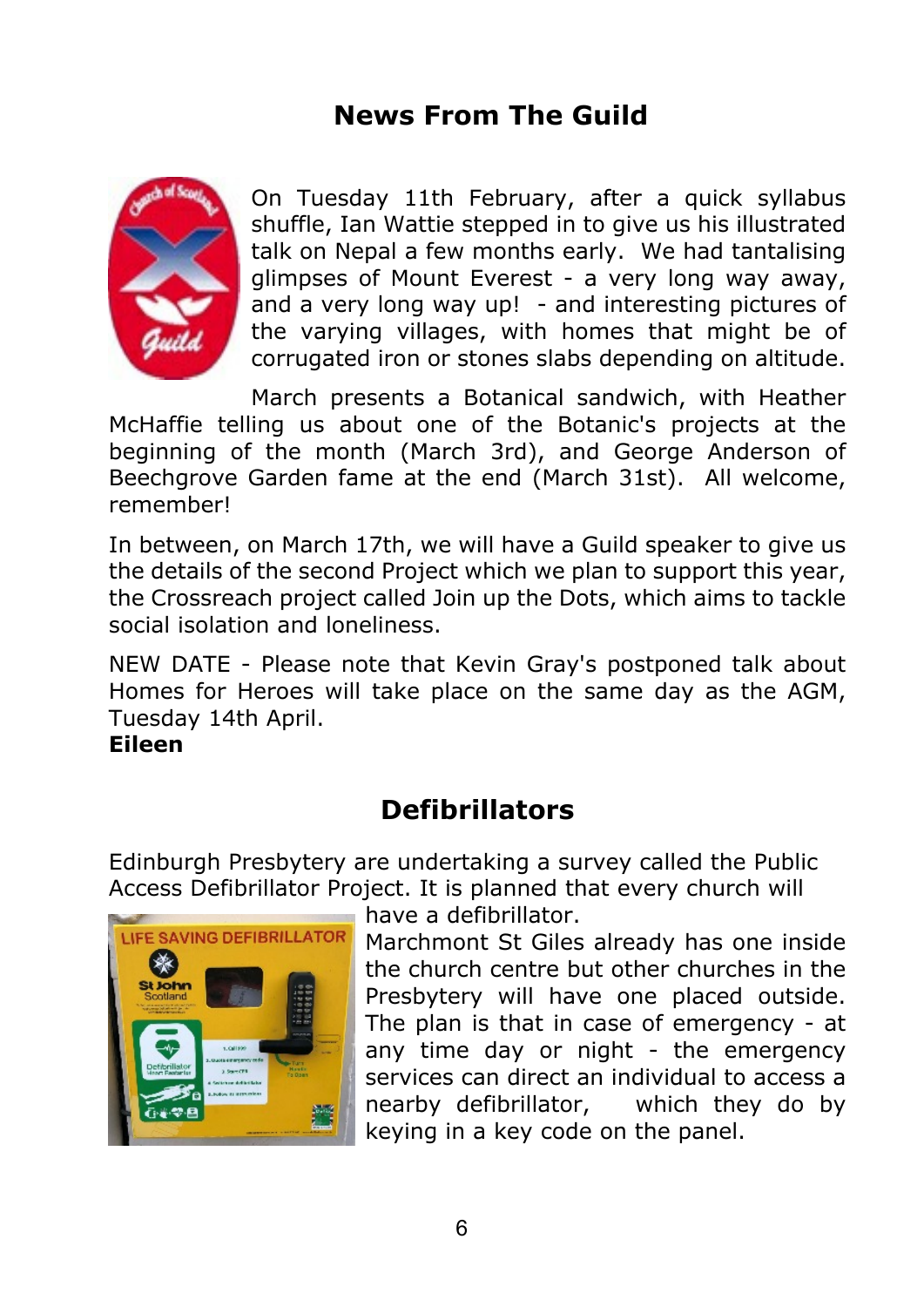# **Development & Fundraising News**

It has been quite quiet on the development front over the last couple of months as the Committee



concentrate on getting funds in place together with Cornerstone. Many of the funding applications are a two stage process with the first level consisting of an introduction and description of our project and the second level being an expression of interest and invitation to apply for funds. There are several applications in progress with landfill trusts throughout Scotland as we go to print, and work is ongoing with funding application to names such as Peter Vardy, Charles Hayward, Wolfson and Salvesen.

The chairs have been returned to the supplier and the results of the survey will be taken into consideration by the committee when it is ready to place an order. The light has also been returned and although it was very impressive it was decided to seek a more moderately priced range and are waiting to hear from the electrical engineer.

There are a few pens still available so stock up before they are all gone – only  $£1.99!!$ **Judith**

# **Guild Funding:**

The Guild is supporting two projects this year. Seema Project began initially in 2014 with the aim of building a home for abandoned street children from the red light district of Pune, India and to build a rehabilitation centre for rescued victims of the sex industry. In red light districts globally, children of prostitutes are thrown out of brothels onto the street where they are at risk of exploitation.

CrossReach is the social care side of the Church of Scotland. "At CrossReach we offer loving care to people of all ages who are in need of a helping hand, supporting them to live life to the full whatever their circumstances. They have been at the forefront of high quality social care for almost 150 years. Today they are one of the largest providers in Scotland with experience across a broad range of services. CrossReach's remit is to provide social care services and specialist resources in Christ's name, to further the caring work of the church to people in challenging circumstances. **Ann**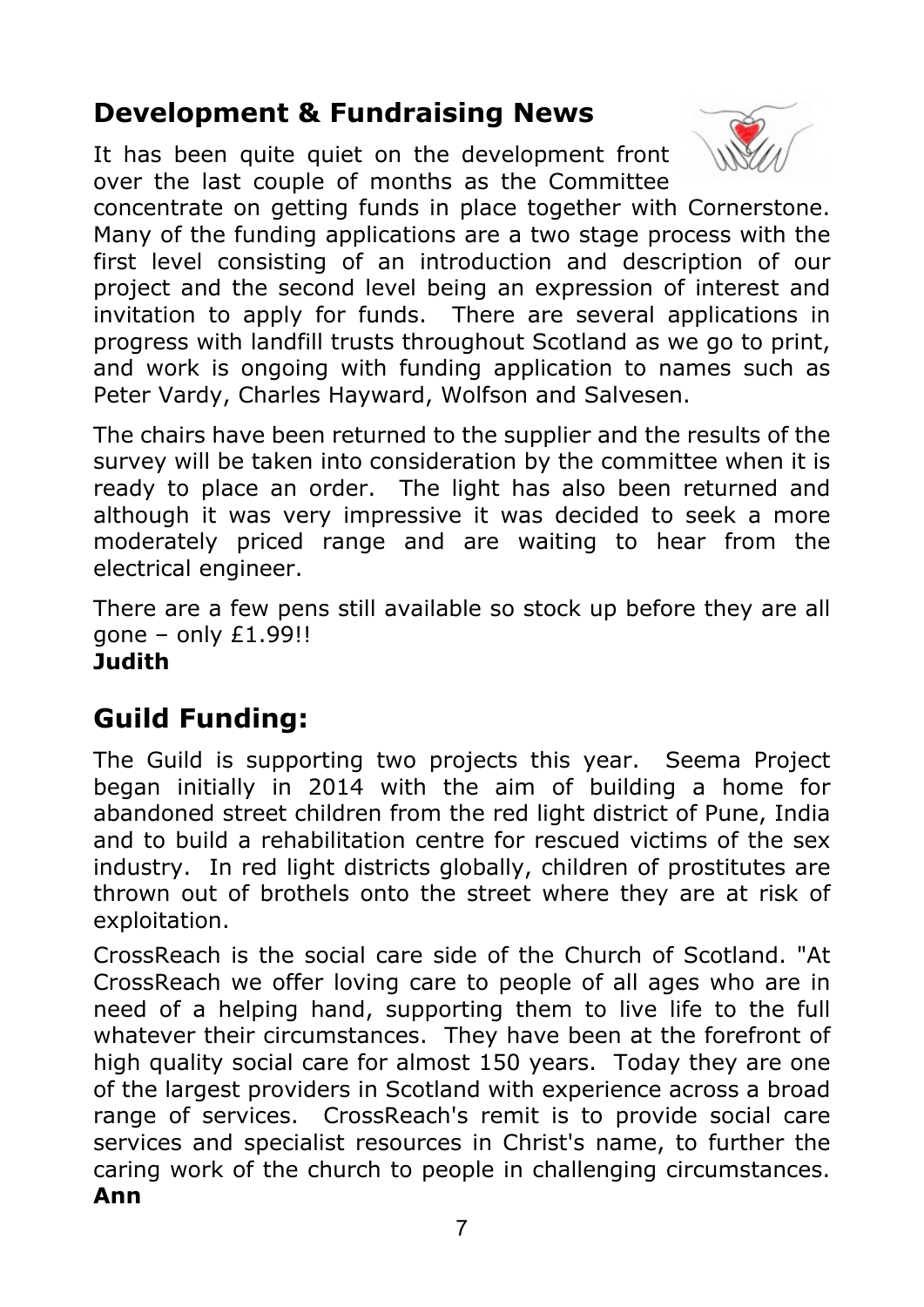## **CHURCH FAMILY & PARISH NEWS**

On 1st March the baptism took place of Arthur Robert Kirby, son of Laura and Bobby, who were married at Marchmont St Giles' seven years ago.

Our thoughts and prayers are with the family and congregation of Rev Peter Macdonald**,** Minister at Broughton St Mary's who died on 12 February 2020.

#### **Holy Week and Easter at MSG'**

**Prayers** at 10am during Holy Week Monday-Friday

**Maundy Thursday:** Handwashing Service at 7.00pm

**Good Friday:** Midday guided walk round the graveyard led by Rev Dr Karen Campbell Joint Service with the German Speaking Congregation, St Catherine's Argyle and Morningside United Church at Marchmont St Giles' at 7.00pm **Holy Saturday:** Church open for contemplation from 6.00pm then Taize Service at 7.00pm. **Easter Day:** Early Service (field at top of Midmar Drive) at 7.00am, followed by bacon rolls at Morningside United Church

Family Service at 9.50am

Sacrament of Holy Communion at 10.30am

Easter egg hunt around the neighbourhood over Easter weekend, organised by Rev Stuart Irvine and Julia Cato. Further details to be announced.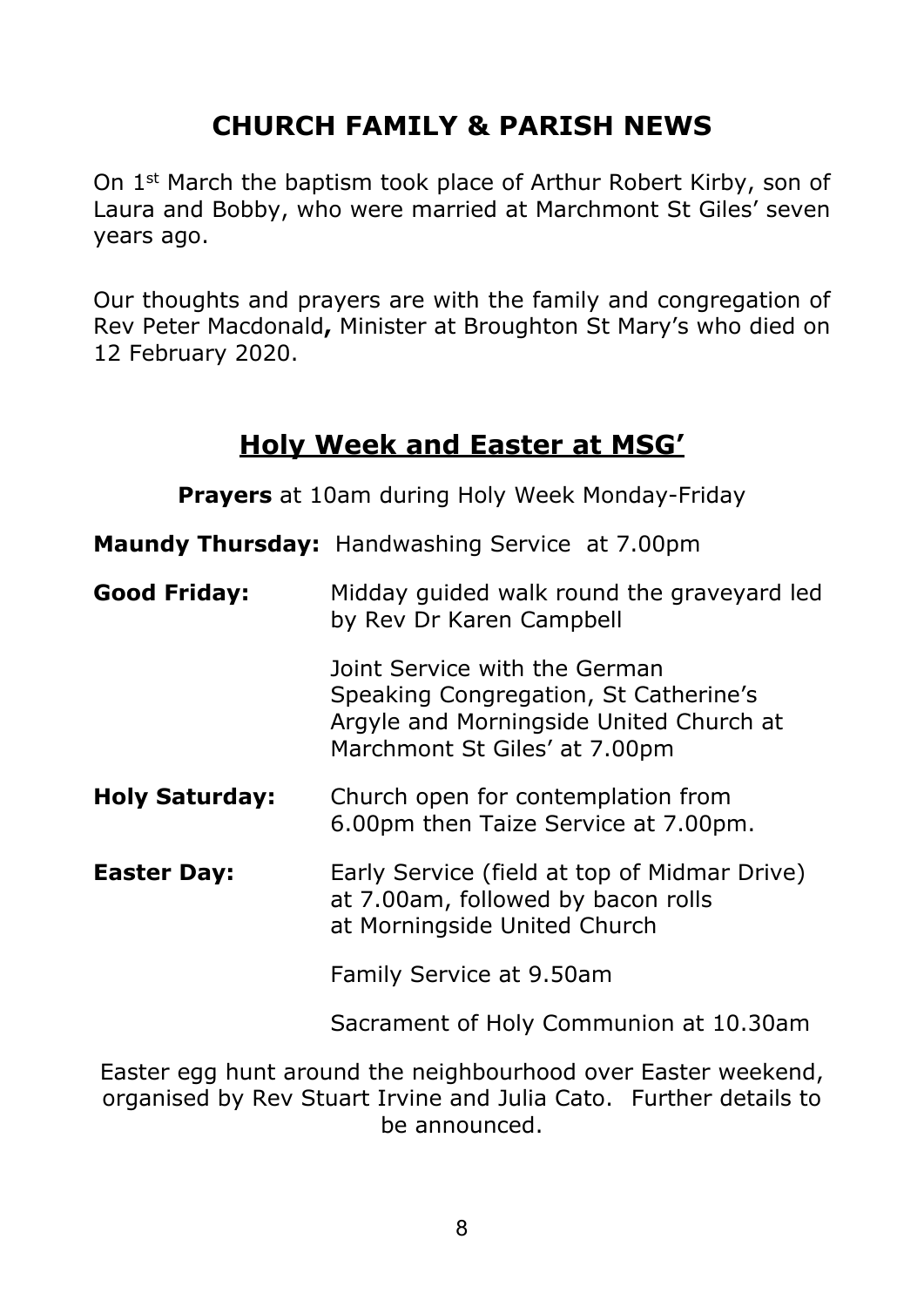"The Edinburgh Passion", a real time Easter story is being told across Edinburgh from Thursday 9th to Sunday 12th April 2020. This large scale, community-wide project aims to give 63 continuous hours of artistic expression of the story.

Help is being sought in the following ways:

- Be part of the community cast no experience needed. Just turn up at Edinburgh Elim Church, 18 Morningside Road, EH10 4DB. Everyone welcome.
- Volunteers to be stewards and to be part of the coordinating team, working on logistics 11th April.
- Joining in an informal walk Friday or Sunday.

Churches will be open from 6-7pm on Saturday 11 April for a period of quiet reflection - no service - anyone can walk in and and sit in a quiet space and leave or stay and join the Taize service.

#### **Journeying through Lent with the Psalms**.

During Lent, A Time for Reflection is Thursdays at noon, and is an opportunity to press the "pause" button on our hectic lives. A Time for Reflection during Lent is a 20-minute led service during which we will read a psalm, reflect, pray and sit in silence together.

#### **Lent Bible Study**

For our Lent Bible Study we are reading *Not a Tame Lion: A Lent course based on the writings of C.S. Lewis* by Hilary Brand. The book is based on three films: *The Chronicles of Narnia's, The Lion, the Witch and the Wardrobe* and *Prince Caspian,* and *Shadowlands* with the aim of bringing ideas from C.S. Lewis's writings to a wider contemporary audience.

Each week, the book ties one of the sayings of Jesus to a film clip and offers material to be read before each session. There are a range of discussion starters and questions with topics "ranging from the challenging – suffering, God's absence, hell – to the distinctly unfashionable – sin, judgement and the devil."

As always, we take a serious but casual approach to our studies together. There's no need to have seen the films or read the book. You are welcome to join us for the discussions and reflections.

For more information, please contac[t jcato@churchofscotland.org.uk](mailto:jcato@churchofscotland.org.uk) **Julia**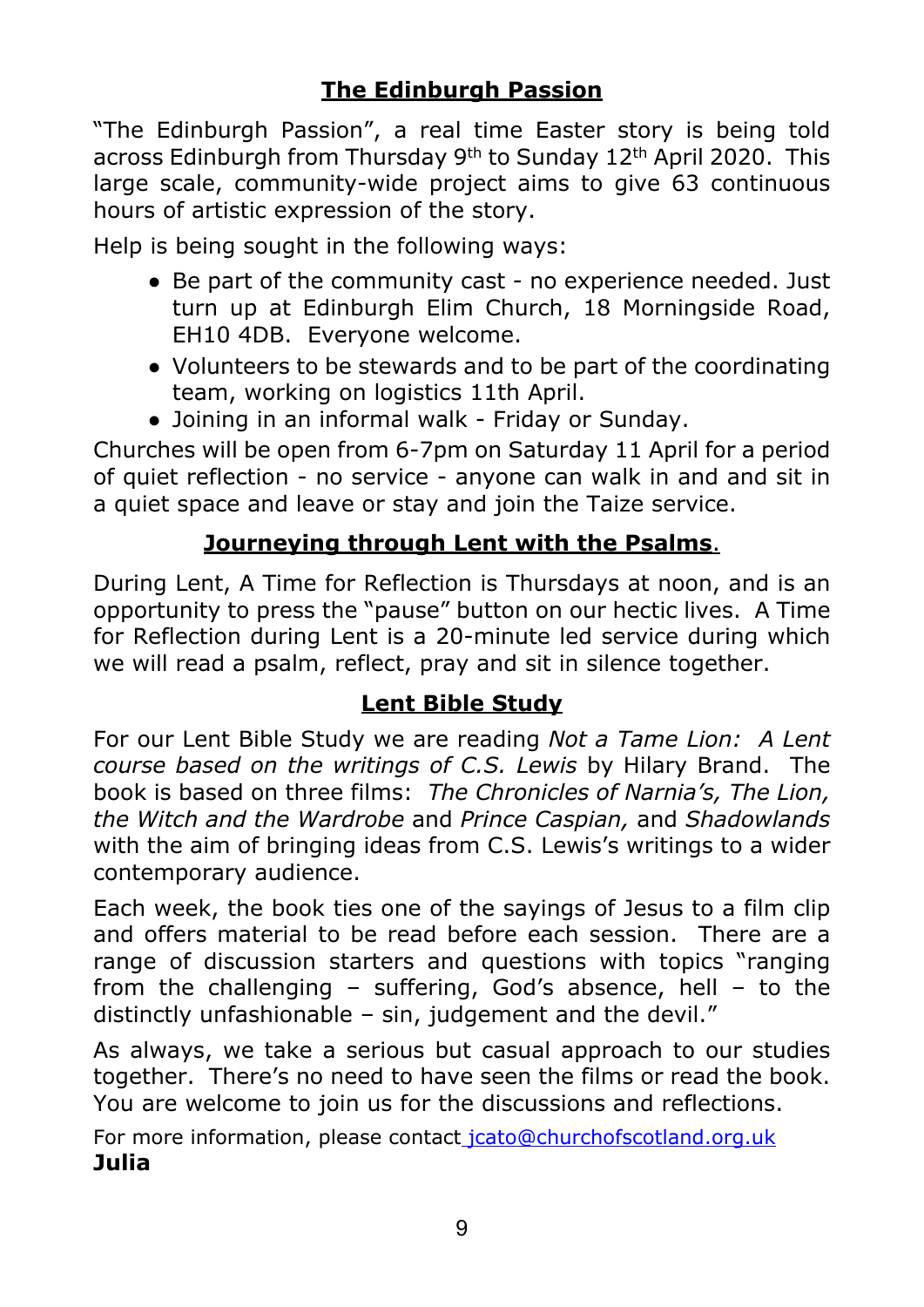## **Family Focus**.

#### Mark 12:30-31

*"Love the Lord your God with all your heart, with all your soul, with all your mind, and with all your strength.' <sup>31</sup> The second most important commandment is this: 'Love your neighbour as you love yourself.' There is no other commandment more important than these two."*

A few weeks ago two new children started coming to Junior Church on a Sunday. They are a brother and sister who live locally and had heard about the 9.50am family service at Marchmont St Giles' and were keen to come along to find out what it was about. They have been back on several occasions and have settled in well, as they get to know the other children. What has been encouraging is to see how welcoming and supportive the other children have been towards them. Then have taken the time to get to know the brother and sister and to make they feel included in all the activities. Even the youngest child has made them feel part of the MSG family. The children are living out the words that Jesus spoke to his disciples by showing love to their neighbour, even though they may have just met them.

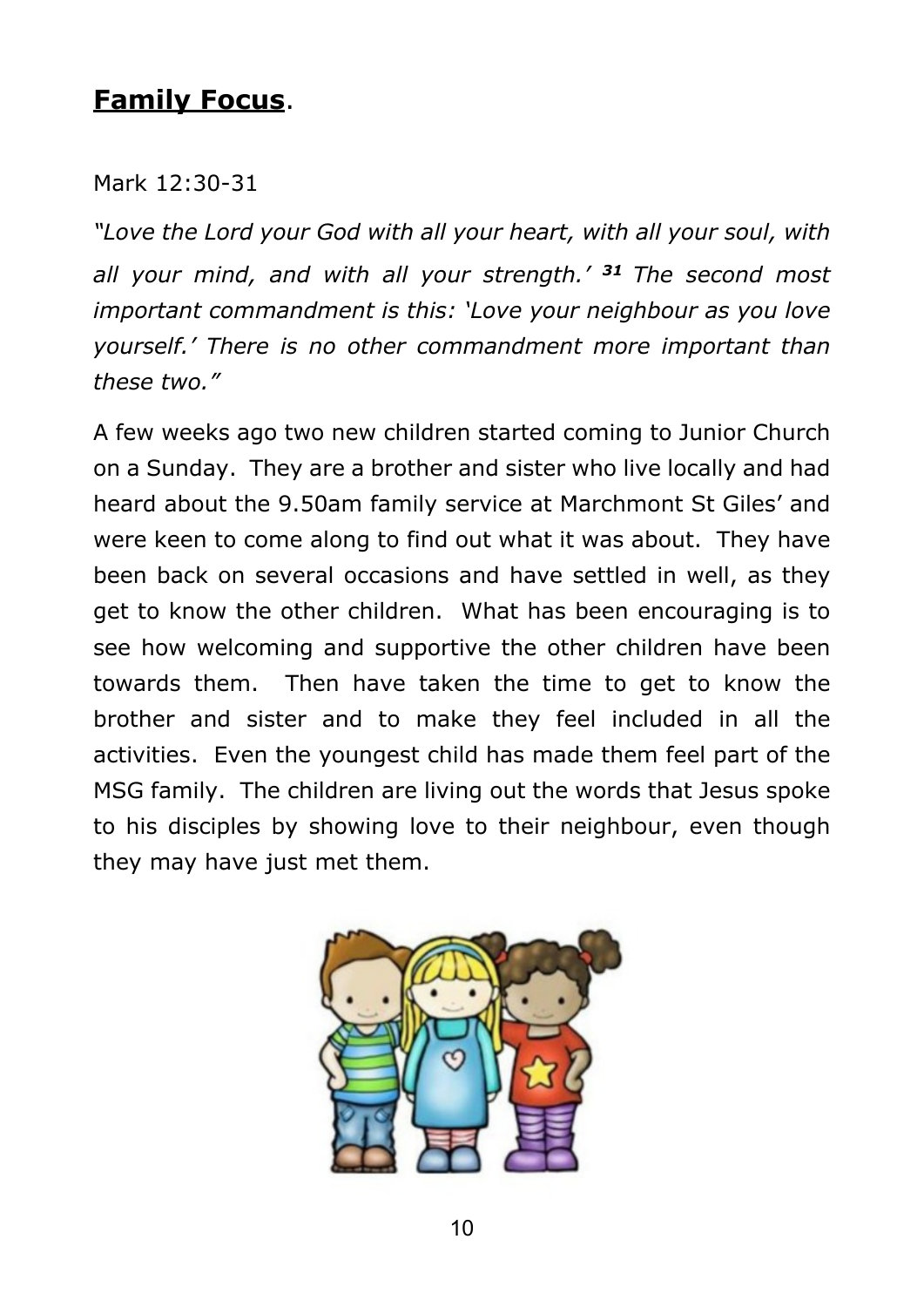# **A Lent Challenge for the children and the adults too.**

At the start of Lent we have set the children a challenge for the different days of the week. Rather than give up something we have asked them to take up the following activities:

**Monday** – Smile at someone

**Tuesday** – Say please and thank you to someone

**Wednesday** – Do something nice for a friend

**Thursday** – Tidy some toys away

**Friday** – Ask your parents is there is anything you could do to help around the house

**Saturday** – Tell someone how nice they look

**Sunday**- Enjoy an activity with your family.

As we go through Lent we will be checking on how the children are progressing with the activities and the reaction they have had from people. Perhaps some of the adults would like to join in the challenge?

#### **Kate**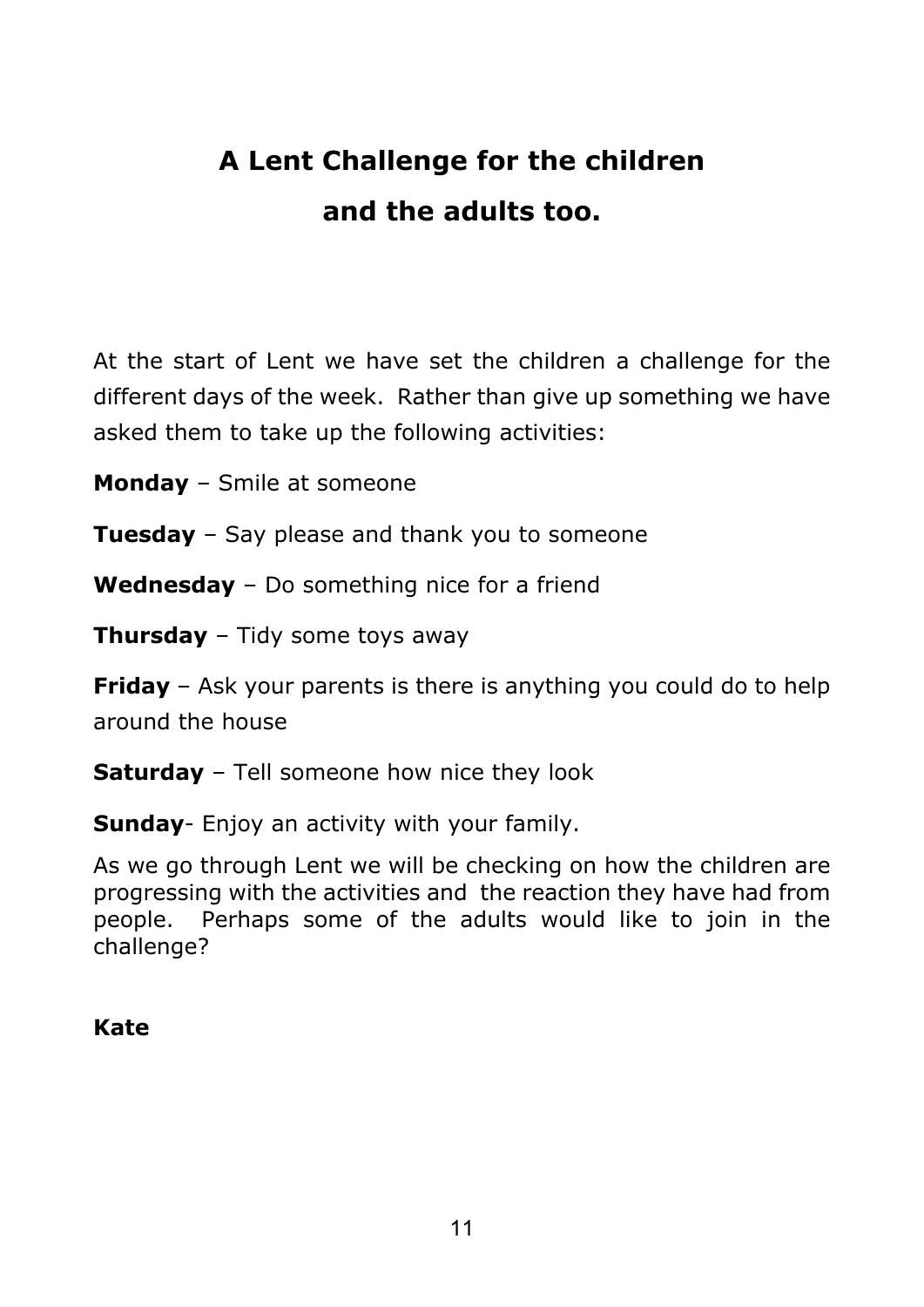# **Church Structure**



As mentioned in the February issue, the Kirk Session is a court of the church at the parish level and all committees answer to the Kirk Session which is made up of elders who are also trustees of the church and its assets as required by the Church of Scotland and Scottish Charity Register.

**The Business Committee** is made up of the Minister, Session Clerk and the Treasurer and two conveners representing Mission and Outreach and Fellowship and Worship. The Minister, Session Clerk and Treasurer are ex officio members and can attend meetings of other committees. This committee's remit is to draw up the agenda for Kirk Session meetings.

**Finance Committee:** It is becoming more common for the treasurer's duties to be shared or for there to be a church finance committee to provide support and guidance to the treasurer. Having a finance team in place is likely to provide a more robust system of accountability, spread the workload and provide reassurance to church members and external parties alike. It also makes it easier to find a new treasurer who will not be daunted by the size and responsibility of the role.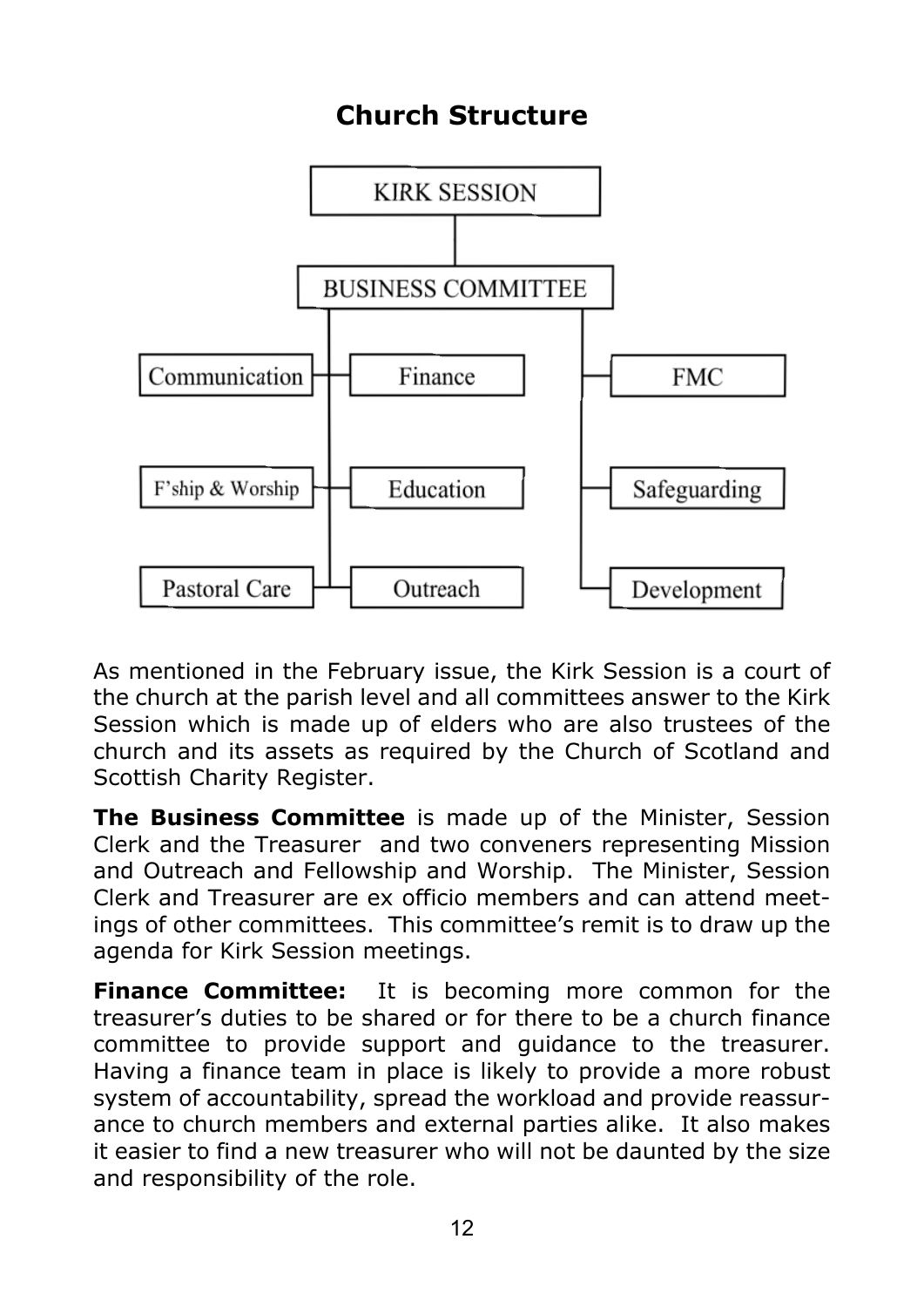**Safeguarding:** The Safeguarding Co-ordinator ensures that all individuals undertaking regulated work are safely recruited and that appointments are ratified by the Kirk Session and are recorded in the Congregational Register. Catriona Moss is our Coordinator and reports to all the business Kirk Session meetings and also organises all training requirements for staff and volunteers.

**Facilities Management Committee (FMC)** has delegated authority to look after the day to day running of the church, centre and cafe including property, admin, maintenance and pastoral issues. Staff members submit reports on their specific areas giving an overall view of their remits with issues arising from the weekly staff meetings.

**The Pastoral group** meet regularly under the guidance of June Wilson and the Minister. This group regularly visit members and friends of the congregation and assist the minister in caring for her people.

**The Development Committee** has delegated authority to manage the development project and deal with the Architects, Surveyors, and fundraising. They report to the Kirk Session and seek approval at each stage of the project.

**Communication** covers The Shuttle, social media, telecoms and all IT issues.

**Outreach** covers children's gifts donated at Christmas, items for Richmond Craigmillar and its Fair Share Thursday program and many other donations throughout the year.

**Fellowship & Worship** cover the various services over the year and ensure there are welcome teams on duty, beadles, coffee makers and everything is in place for worship. The Minister is in charge of all aspects of the service and worship.

**Christian Education** covers the work done with our children and teens and works closely with the Minister and Family & Children's Worker. Our Reader and Probationer provide prayers and Bible study under the direction of the Minister and the committee provide support to all those involved.

#### **Judith**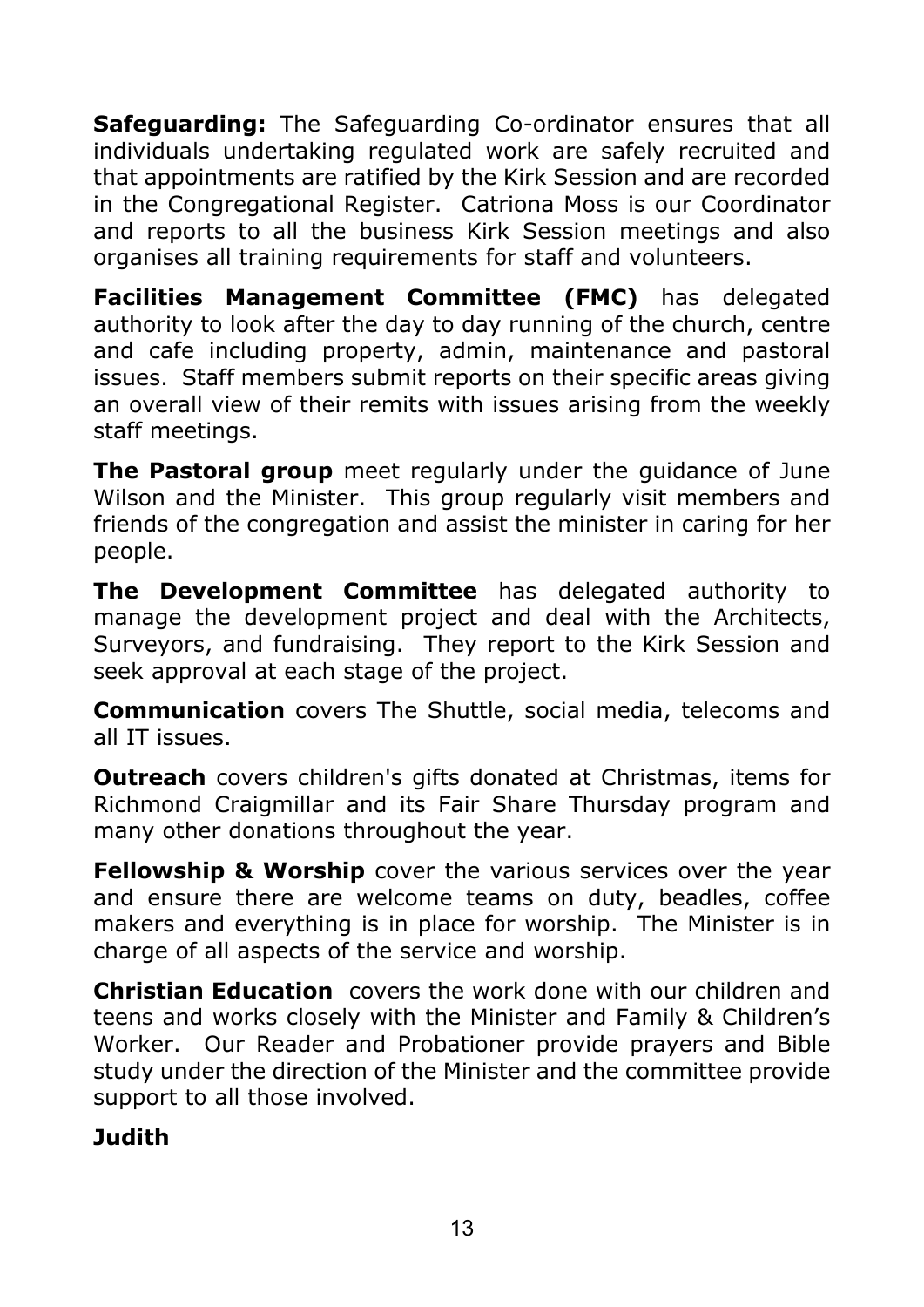#### **Mahatma Gandhi knew my father; father knew Mahatma Gandhi" By: Sir Crispin Agnew**

The Minister's sermon on 16th February, referring to Mahatma Gandhi and the Salt March and Protest, reminded me that my father, Sir Fulque Agnew, had met and worked with Gandhi at the time of partition and before his assassination. After WW2 my father went to India with a view to working in India. During the war my father had been with the Friends Ambulance Unit and in India began to work with the unit again on relief work.

My father had a connection to Gandhi through his Aunt, Emily Kinnaird who with her mother,Lady Kinnaird, had been instrumental in working with the Indian Female Normal and Instruction Society. Emily Kinnaird also worked as a missionary in India. She had become a friend of Gandhi in the 1930s. so when my father arrived in India, he made contact with Gandhi. My father's meetings with Gandhi are recorded in his many letters to my mother now published in Witness to Partition: India and Pakistan 1947-48. He also had meetings with Gandhi with Horace Alexander, a prominent Quaker whom my father already knew from his time with the Friends' Service Unit, who was also a personal friend of Gandhi. My father wrote on 12/10/1947 about having breakfast with Gandhi:

"We went before eight as H.A. said during breakfast was the best time to catch him alone. The Mahatma was having his bath. Soon he was supported in, wearing his loin cloth. When the Mahatma saw Horace, he called to be led to him, smacked him playfully and pretended to be most angry that Horace had not come to see him since several days. Gandhi sat on his mat; Horace and I on the floor and all three of us exchanged friendly banter for the next few minutes. T hen Gandhi's breakfast was brought in - a bowl of vegetables and a glass of hot milk which little by little was mixed into the bowl for him. I suggested I ought to leave. "High time indeed", replied the Mahatma, "if you abide by strict English custom. But if you don't mind seeing an old man eat you can stay". I am glad I did because he ordered excellent breakfasts for H.A. and me with the first toast and butter I had tasted for weeks.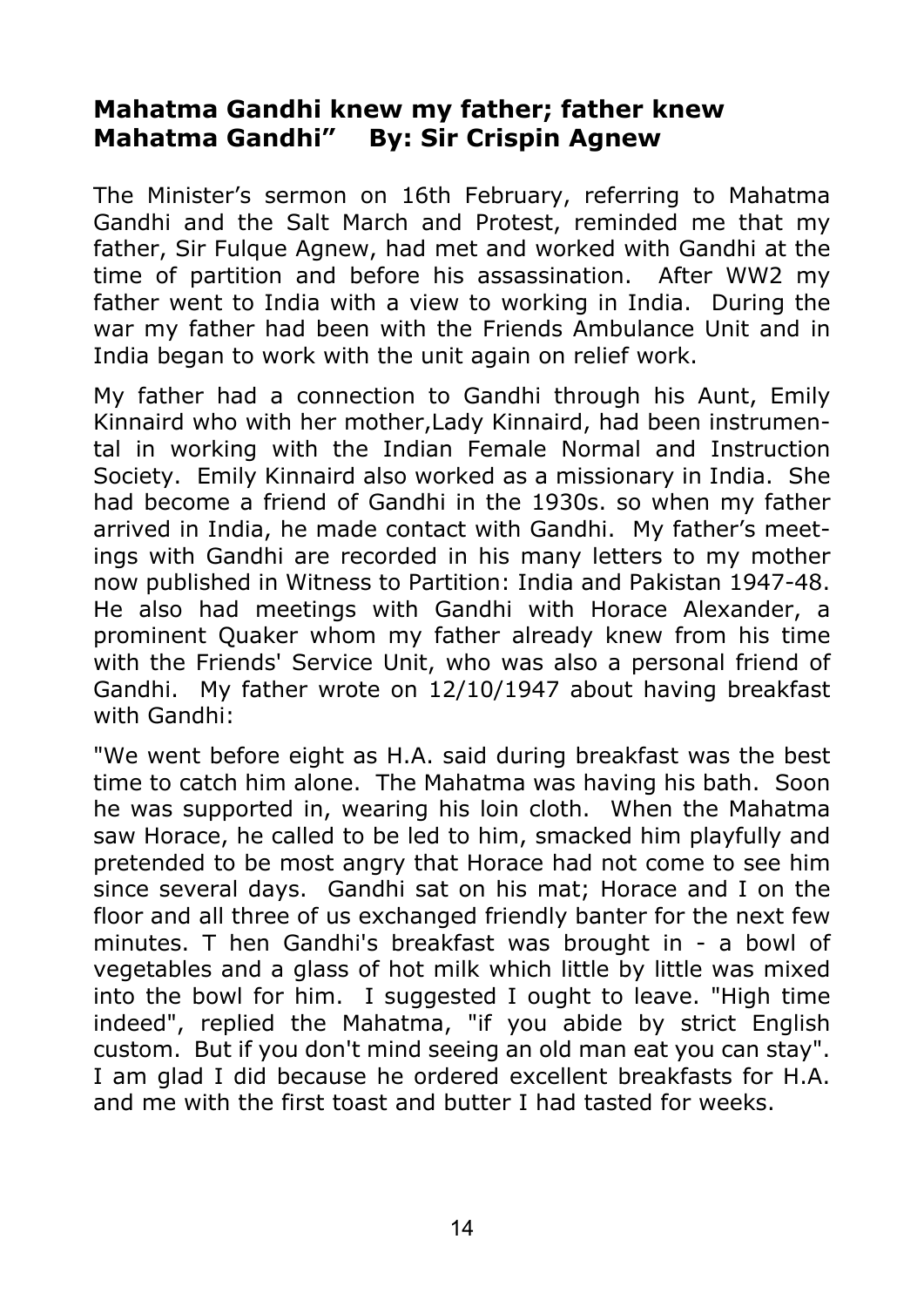Then Gandhi began to talk seriously. I was surprised and disappointed to find that he was almost as biased and partisan as anybody else. He lectured me that it had been criminal of Jinnah and the Pakistan Government to assume power when they were incapable of positive authority (maintaining law and order) but only a negative authority (stirring up strife).



I asked whether, with feeling as it was,an Indian Government would have been capable of "positive authority", had there been no partition? "At the time, perhaps not", replied Gandhi, "but subsequent events have shown clearly the iniquities of Pakistan and the right and justice of India. Pakistan started the trouble. India has and is doing her best to re-establish order, Pakistan to make more trouble and bloodshed". Then Horace cut in and began a terrific argument against war or talk of war. Horace continued to plead a doctrine of peace while several of Gandhi's followers entered to argue in favour of a "just" war. Then Nehru arrived and the conversation changed."

Further on in that letter my father wrote: "Gandhi suggested I go as an accredited representative of the Indian Government to Bahawalpur State to report back upon the situation and to try to arrange for the evacuation of Hindus. Tens of thousands of Hindus were marooned in pockets and in imminent danger of being set upon and murdered. No Indian would be accepted or trusted as an intermediary but I might be. I agreed. Gandhi told me to fix everything up with V.P. Menon, but warned me that Menon was overwhelmed with work and a most difficult man to catch and nail down. Gandhi gave me a permit which gave me entry into any Government office or Minister's room and told me to go ahead."

As a result of the chaos at the time nothing further came of this mission. My father was working with Lady Mountbatten as recorded in his letter: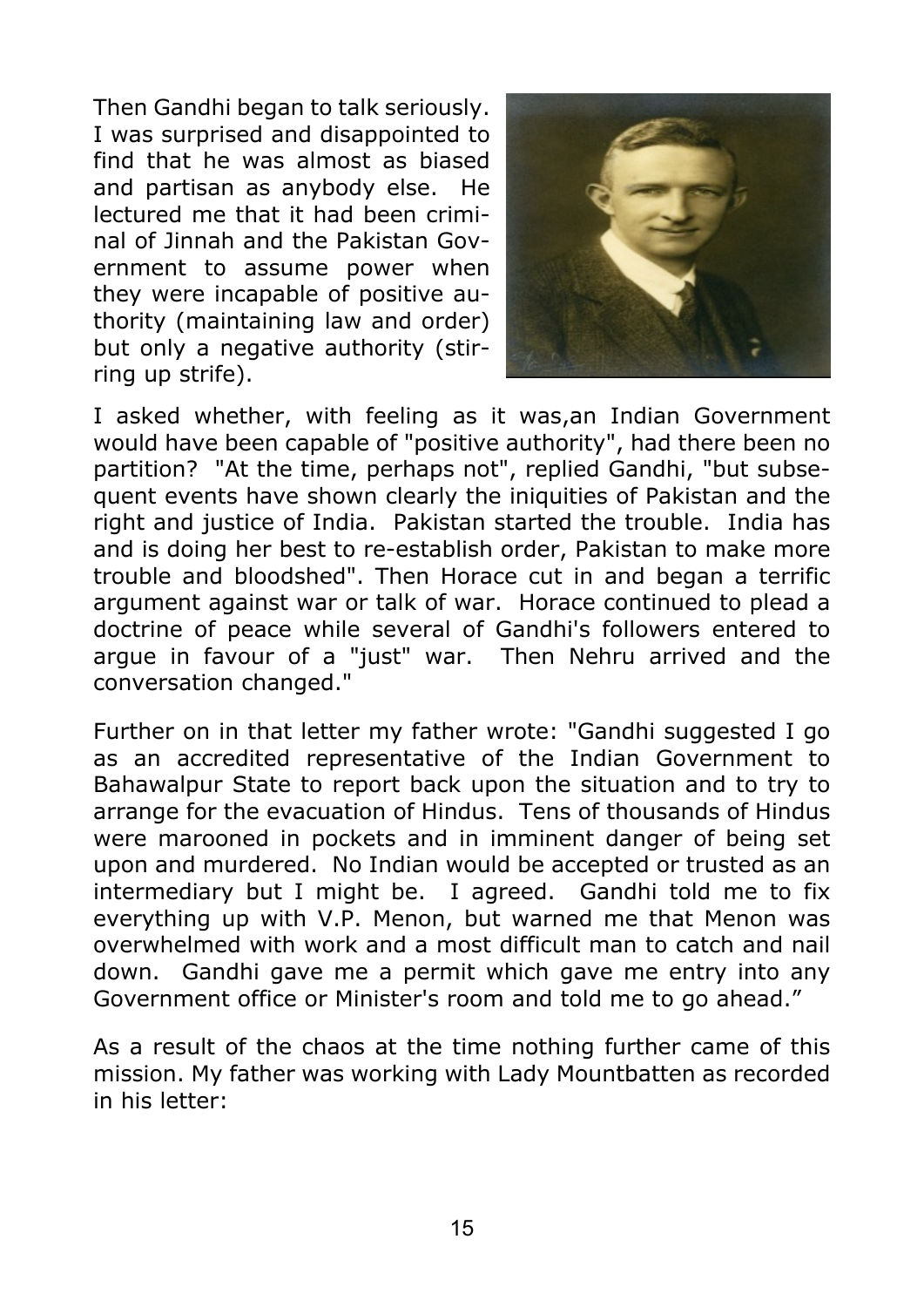

 "Meanwhile I am seeing Gandhi most days, Nehru pretty often, keeping tag on Menon; also organising services and welfare in two refugee camps in Delhi, each with about 80,000 Muslims; as well as arranging for the dispatch of Indian personnel, equipment and stores to the Punjab. H.A. flew to Lahore and was away several days during which I attended Lady Mountbatten's conferences in his stead. At one of these some points were brought up

which suggested that not a few widely published camps and arrangements for hordes of refugees were in fact non-existent. Lady M. asked me to make a tour of inspection of the Punjab and to report back to her directly. I am to start as soon a plane can be found, arrangements for transport in the frontier region can be made, and other representatives from India and Pakistan who are in the field can be contacted so that as many of us as possible can meet and exchange notes."

Again this mission came to nothing. My father recounted that on one of his visits to Gandhi, it was Gandhi's silent day so my father wrote on his slate "good morning" or words to that effect to which Gandhi wrote back "it is my silent day not yours; you may speak".

My father's type 1 diabetes, developed in Cairo while with the Friends Ambulance, began to play up and eventually he left India for South Africa in 1949. In South Africa, where my mother's family had been resident since the 1850s, my parents ended up as Registrar and Head of the Geography Department respectively at Fort Hare University, which was founded in 1916 by Scottish Christian missionaries. Fort Hare was Nelson Mandela's alma mater. My parents remained there until 1960 when they were deported for anti-apartheid activities when the government took over the university. In 1964 my parents returned to Africa when my mother took up the appointment of Professor of Earth Sciences at the new University of Malawi.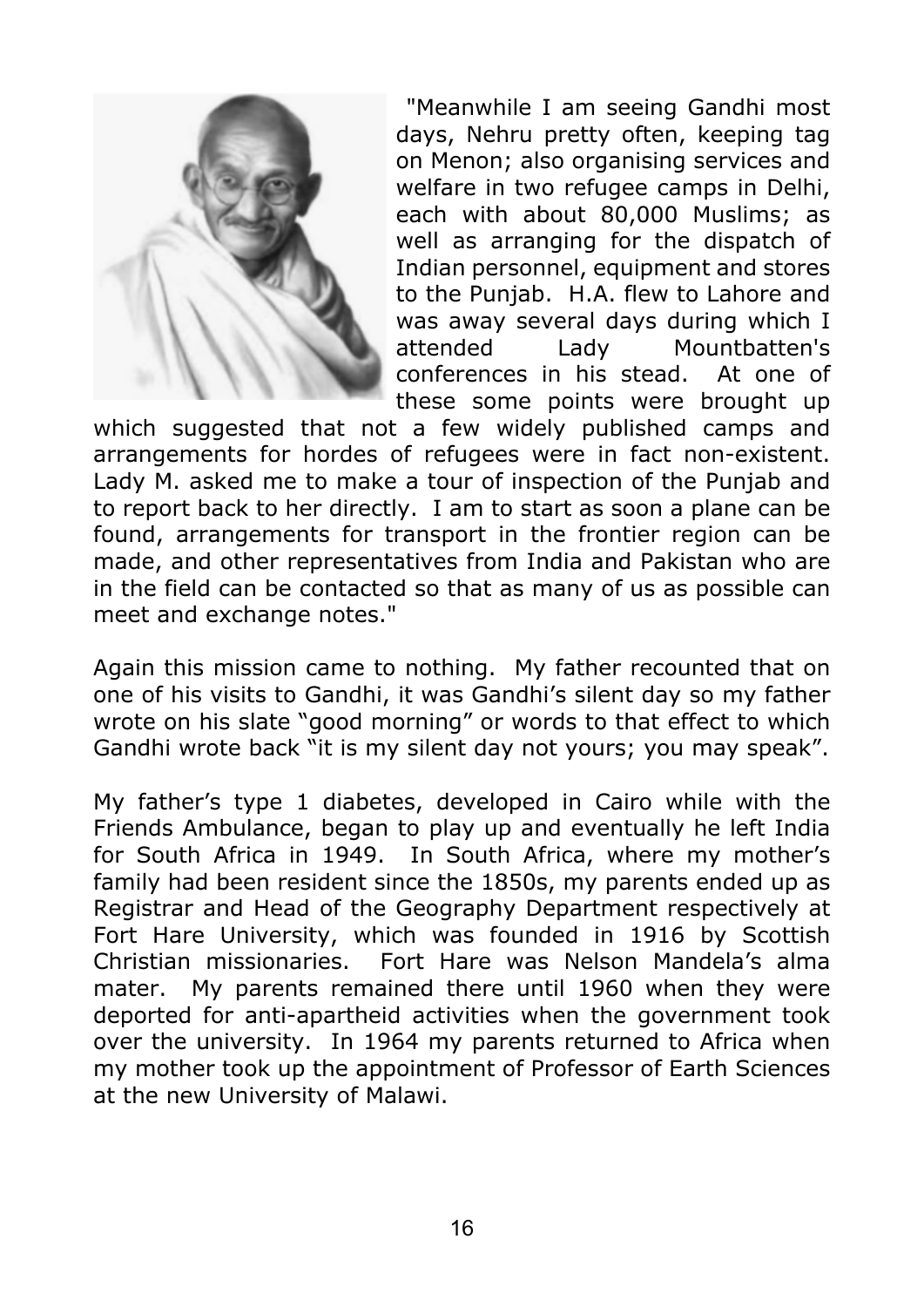#### **Gandhi and the Salt March and Protest**

The minister's sermon, which Crispin mentioned at the start of his piece, referred to the Salt March of 1930 when Ghandi challenged Britain's monopoly on the salt trade in India, using his policy of non-violent opposition. The sermon- part of which will be summarised here -outlined that since the 19<sup>th</sup> Century, Indian people living by the coast were forbidden from the manufacturing or selling of salt. They were required to buy it at very high cost from British merchants. Salt was a nutritional necessity and essential for the preservation of food in the hot weather.

Gandhi saw the salt laws as an inexcusable evil. In his homespun shawl and holding his wooden walking stick he set off on foot from home with a few dozen companions beginning a 24 day trek overland to the seaside town of Dandi. Large crowds gathered and thousands joined him on his 240 mile march. When he arrived at the sea, Gandhi committed a symbolic crime by picking up a block of salt. He won the right for locals living on the coasts to once again produce the mineral from the sea.



Photo by Douglas Reid, of salt at the Dead Sea.

On the eve of his campaign, Gandhi set the tone for the protest saying, 'Mass civil disobedience will not come if those who have been hitherto the loudest in their cry for liberty have no action in them. *If the salt loses its savour wherewith shall it be salted.*' He quoted St Matthew Chapter 5.

The sermon ended calling us to be the salt of the earth, as Matthew does in Chapter 5. *'You are the salt of the earth*', Jesus tells us. Like salt we can add flavour to our's and others' lives, create an interest in what we believe in and preserve good things for the future. *(You can find and listen to the sermon on MSG Facebook page.)*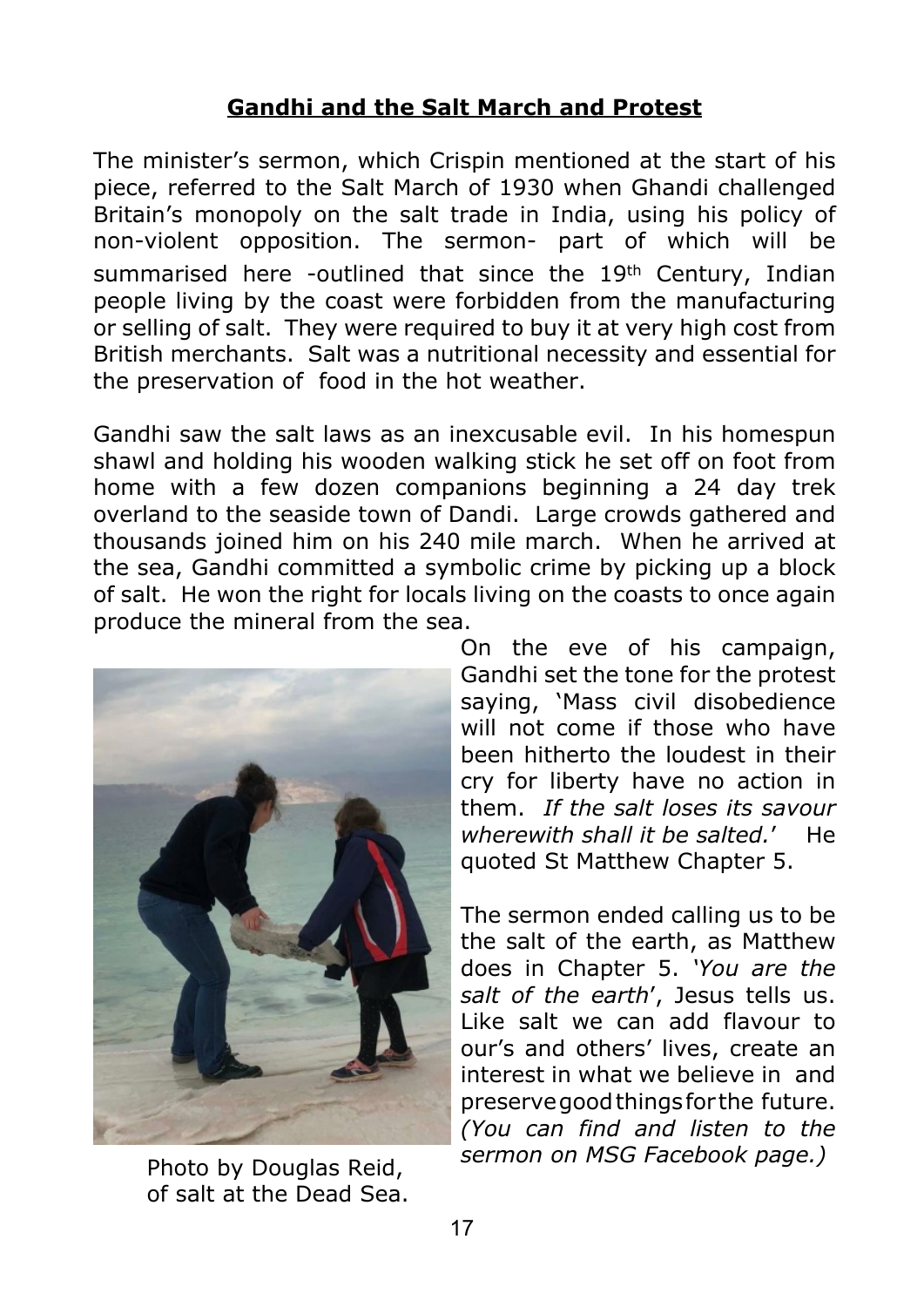# AROUND THE AISLES



Monday Meanders with the Walking Group: 30th March Portobello - Beach Cafe - 42 bus 27<sup>th</sup> April - The Royal Mile - Parliament Cafe - 41 bus.



**Christian Aid Lunch.** After the service on Sunday 15th May at Marchmont St Giles' there is a soup, bread and cheese lunch to raise funds for Christian Aid. All welcome to come along to enjoy the food and good company and to support a very good cause.



The hammer has been removed from the church bell for some TLC in the coming weeks, so the chime will be missing for some time.

Additionally, at the end of March, scaffolding will be appearing around the tower. This is so Galliford Try can continue the work in the tower in relation to a base station to provide communication for the neighbourhood. Access will not be hindered to either of the church doors.

**Please note, all contributions to The Shuttle must be with the editor by the first Sunday of each month at the latest.**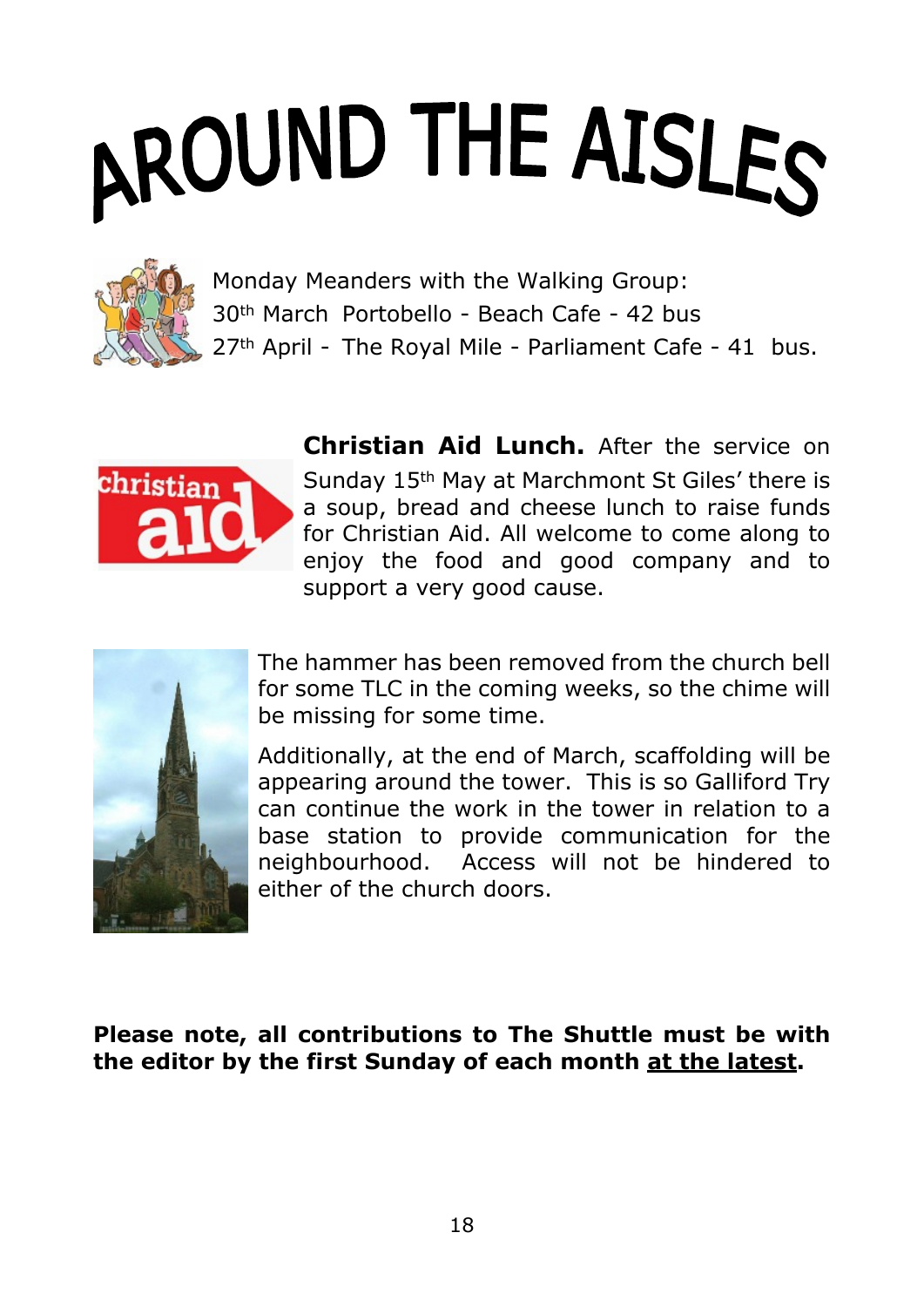**And finally …**